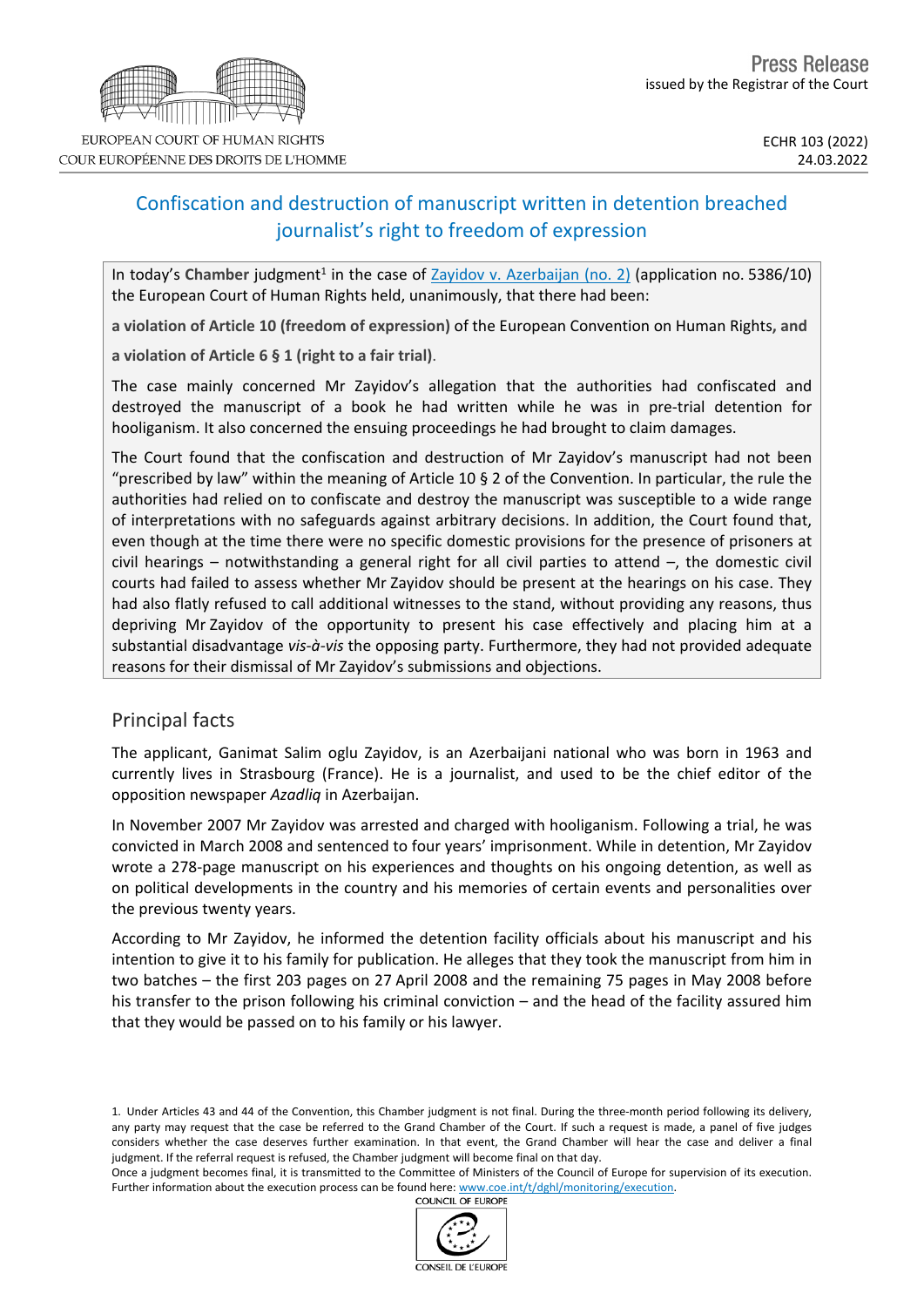In contrast, records drawn up by the detention facility officials on 27 April 2008 state that Mr Zayidov asked an official of the detention facility to secretly send 203 pages of the manuscript to the editorial office of the *Azadlıq* newspaper for publication. Instead, the manuscript was confiscated by the deputy head and two other officials of the detention facility. A handwritten report by the deputy head submitted to the head of the detention facility stated that the confiscated manuscript contained "indecent (*nalayiq*) and insulting statements about the republic's leadership" and "information about the detention facility which could not be disclosed" and should be destroyed in accordance with the Internal Disciplinary Rules of Penal Facilities. A search record drawn up on the day of the applicant's transfer from the detention facility to the prison, stated that 75 more pages of the manuscript had been found in his clothes bag and had been confiscated. Neither of the two confiscation records were signed by the applicant, purportedly because he had refused to sign them. According to Mr Zayidov, he had never been shown any confiscation records.

On 3 June 2008 the applicant's lawyer wrote to the Penal Service of the Ministry of Justice and to the detention centre where Mr Zayidov had been held, requesting the return of the manuscript. Each replied that it was the other's responsibility. Subsequently, on 11 July 2008, one of his lawyers lodged a civil claim with the Sabail District Court against the Penal Service of the Ministry of Justice and Baku Detention Facility No. 1.

Pending examination of the claim, on 14 July 2008 his lawyers wrote to both of the defendant authorities, requesting that the manuscript not be burned pending a court decision. In addition, they sought an injunction from the Sabail District Court prohibiting the defendant authorities from destroying the manuscript pending the examination of the civil claim. However, on the same day, pursuant to a handwritten decision (*akt*) drawn up by the deputy head and two other officials of the detention facility, the manuscript was burned.

Mr Zayidov's lawyers subsequently lodged an addendum to the civil claim, arguing that the defendant authorities had breached his rights to freedom of expression and political speech, and claiming compensation for the fact that the manuscript had been unlawfully confiscated and destroyed.

At the first hearing, the court rejected outright the lawyers' request that Mr Zayidov be present in person at the court hearings. Similarly, it also rejected requests to call the head of the detention facility and the applicant's cellmates as witnesses, providing no reasons. During the next hearing, the court examined copies of the records, reports and the decision to burn the manuscript, submitted by the Penal Service of the Ministry of Justice. Mr Zayidov alleged that he and his lawyers only learned of the existence of those documents at that moment. The court questioned the deputy head of the detention centre, who reiterated the assessments made in his written reports and added that the manuscript contained "illegal expressions" inciting the public to war in Nagorno-Karabakh. However, the deputy head of the detention facility was unable to quote any particular statements from the manuscript because, according to Mr Zayidov, he had never read it. In October 2008, the Sabail District Court dismissed Mr Zayidov's claim.

Mr Zayidov appealed, reiterating his complaints and submitting that he had learned of the existence of the confiscation records and other documents presented by the defendant authorities only during the first-instance proceedings. He argued that it was necessary to call the head of the detention facility as a witness, as he had promised to pass the manuscript on to his family or lawyers. He also complained that the first-instance hearings had been held in his absence whereas the four officials of the detention facility heard by the court had simply signed the confiscation records, without reading the manuscript, and he maintained that the court had failed to properly assess their inability to substantiate their findings with any concrete and pertinent examples of the allegedly indecent statements or prohibited information.

During the appeal hearing, Mr Zayidov's lawyer requested repeatedly that the applicant be allowed to be present in person at the hearing and that the additional witnesses be called. Those requests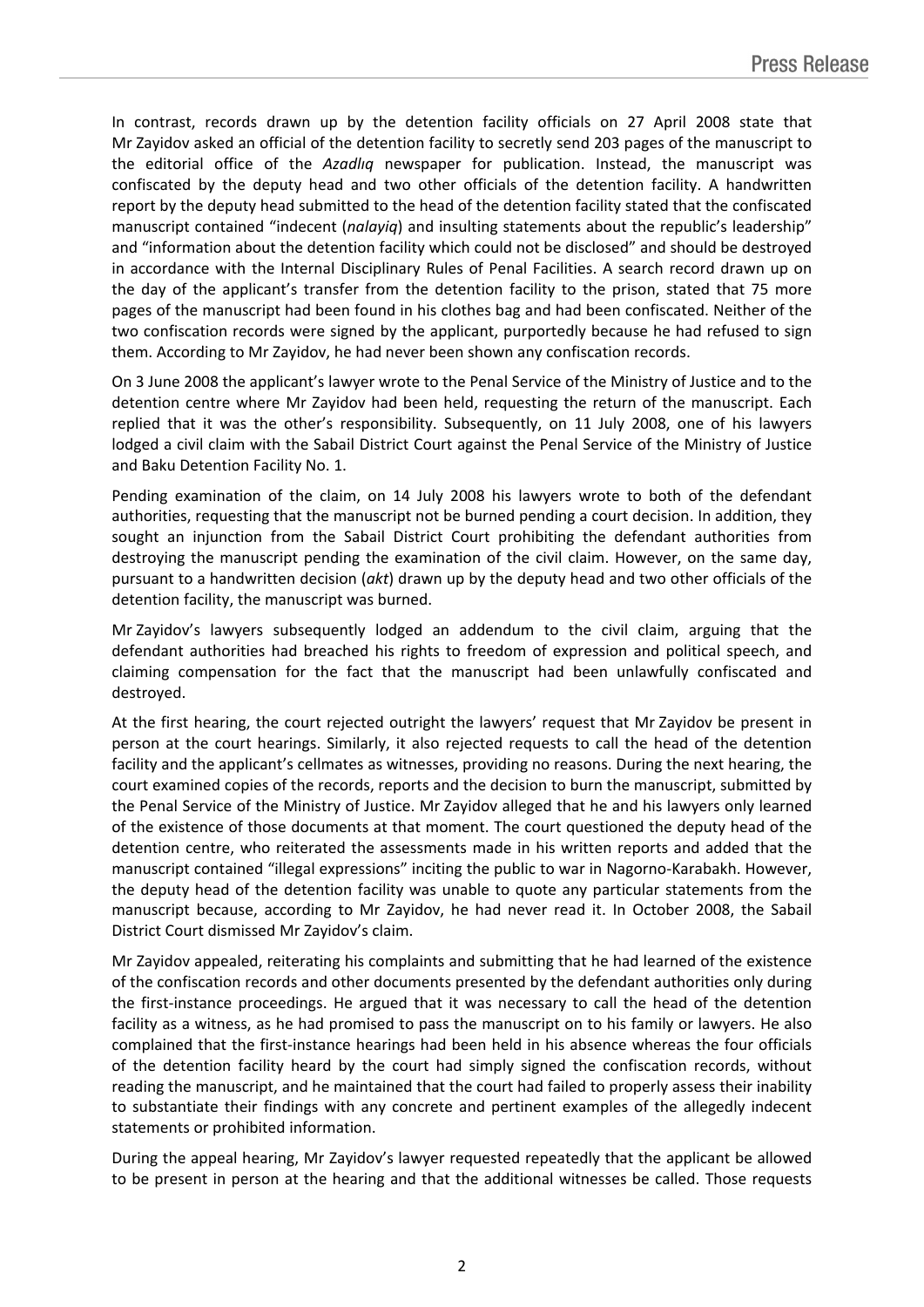were rejected outright without reasoning, and the appeal was dismissed without specifically addressing any of the arguments raised by the applicant.

Mr Zayidov lodged a cassation appeal. In June 2009, the Supreme Court examined the appeal in his absence and in the absence of his lawyers and the defendant authorities' representatives. The Supreme Court upheld the lower courts' judgments without addressing his complaints concerning the first-instance and appellate courts' refusal to grant him leave to appear at the hearings or to call additional witnesses.

By a presidential pardon given on 17 March 2010, Mr Zayidov was released from serving the remainder of his sentence. Some months after his release, he moved to France, where he was granted political asylum.

## Complaints, procedure and composition of the Court

Relying in particular on Article 10 (freedom of expression), Mr Zayidov complained that the confiscation and destruction of his manuscript, which he intended to publish as a book, had not been lawful. Also relying on Article 6 § 1 (right to a fair trial), he alleged that the civil proceedings concerning his claim for damages had been unfair, in particular because he had not been heard in person at the court hearings, some of his requests to call witnesses had been refused and the courts' decisions had lacked adequate reasoning.

The application was lodged with the European Court of Human Rights on 16 December 2009.

Judgment was given by a Chamber of seven judges, composed as follows:

Síofra **O'Leary** (Ireland), *President*, Ganna **Yudkivska** (Ukraine), Stéphanie **Mourou-Vikström** (Monaco), Lətif **Hüseynov** (Azerbaijan), Lado **Chanturia** (Georgia), Arnfinn **Bårdsen** (Norway), Mattias **Guyomar** (France),

and also Victor **Soloveytchik**, *Section Registrar.*

## Decision of the Court

#### Article 10

The Court recalled that freedom of expression did not stop at the prison gate. Any restrictions had to be justified under Article 10 § 2 of the Convention. It noted that the manuscript had not been written in the form of a letter addressed to a particular person or persons, but had been the manuscript of a book that Mr Zayidov had intended to publish. It considered that the confiscation and destruction of the manuscript had constituted an interference with his right to freedom of expression.

The legal basis relied on by the authorities being the provisions of the Internal Disciplinary Rules, the Court found that Rule 110 – the rule relied on for the interference –, was susceptible to a wide range of interpretations with no safeguards against arbitrary decisions. As that did not meet the "quality of law" requirement of the Convention, the interference could not be considered to have been "prescribed by law" within the meaning of Article 10  $\S$  2 of the Convention. Having reached that conclusion, the Court did not need to examine whether the other requirements of Article 10 § 2 (legitimate aim and necessity of the interference) had been complied with. There had accordingly been a violation of Article 10 of the Convention.